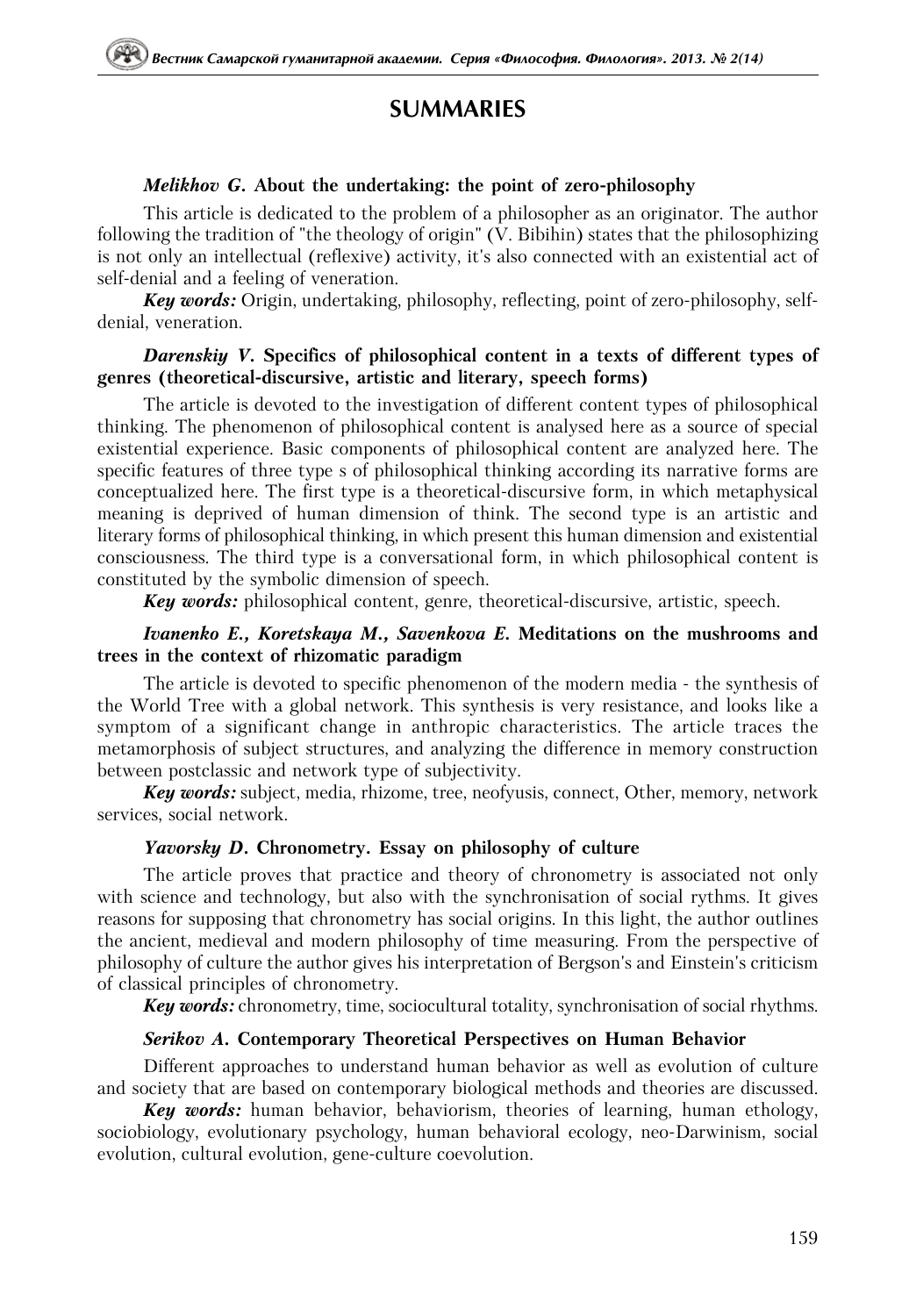# *Pogrebnyak A.* Economics and aesthetics of reproduction from Walter Benjamein to Jean Baudrillard

This article analyzes the views of W.Benjamim and J.Baudrillard on the reproduction as an aesthetic and economical problem. It is shown that the position of Baudrillard arises largely from the thinking and rethinking Benjamin's perspective on the phenomenon of reproduction. This rethinking is connected with reduction of "dialectical moment", which is crucial for the Benjamin's thought. As a result, the Baudrillard's interpretation of the "spirit" of the modernity becomes purely catastrophic.

**Key words:** production, reproduction, capitalism, tactility, dialectics, collecting, reversion.

#### *Vlasova O.* Illness as new anthropological horizon: Ivan Illich's critical anthropology

Article addresses to the problem of illness in Ivan Illich's critical anthropology. Author analyses unpublished in Russian works about medicine and body, illnesses and health in which Illich develops the strategy of radical social criticism, overestimates the medicine status in modern society and offers own interpretation of the health and public health services system.

*Key words:* I. Illich, medical nemesis, counter-productivity, illness, health, suffering, anthropology.

## *Michailowski A.* The invisible city of "secret Germany"

On the 14th November 1933 the German-Jewish historian Ernst Kantorowicz held an inaugural lecture on "Secret Germany" in the Goethe University Frankfurt. It was one of his last public appearances in the Nazi Germany before he emigrated to the United States. Kantorowicz discusses the concept which was established by followers of the German poet Stefan George. This paper focuses on the connection between the concept of "secret Germany" and politico-theological ideas of the George circle, ie the spiritual reviving of the German nation, "the coming Reich", the anti-bourgeois education — ideas that have deeply influenced the German intellectual history of the thirst half of the 20th century.

*Key words:* Ernst Kantorowicz, the George circle, "secret Germany", political theology, conservative revolution.

## *Demin I.* "Prime matter of the world" as a condition of seeing in a phenomenological ontology by M. Merleau-Ponty

The article is devoted to M. Merleau-Ponty's phenomenological concept of seeing and perception. Ontological conditions of a scope of seeing are determined in the article, the comparing of a phenomenological ontology by M. Merleau-Ponty and pantheistic philosophy is realized.

*Key words:* phenomenology, perception, visuality, body, thing, M. Merleau-Ponty, pantheism.

## *Dyakov A.* Pierre Gassendi as a Historicist of Philosophy

Article offeres the original view of creativity of Pierre Gassendi considered primary as the historian of philosophy. The author reconstructs a complete view of this classical philosopher on his time and of the place which he allows in this age of philosophy. Such approach allows to reconsider Gassendi's role in philosophical process of the XVIIth century and to see in a new light of his relation with predecessors and contemporaries.

*Key words:* Pierre Gassendi, Rene Descartes, philosophy, history of philosophy, rationalism, skepticism, pyrrhonism, Epicureanism, modernity.